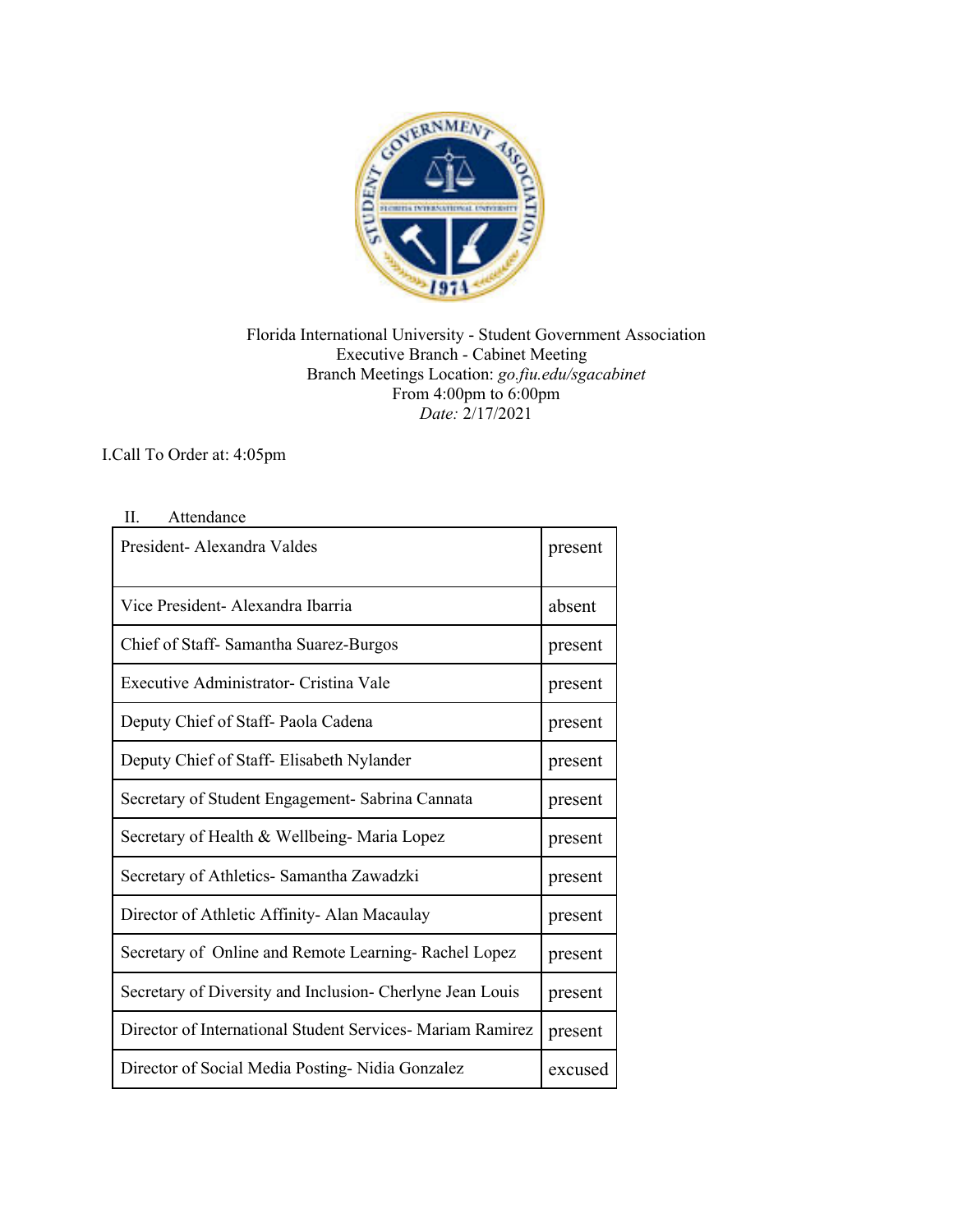| <b>Elections Commissioner- Daniela Mederos</b> | present |
|------------------------------------------------|---------|
|                                                |         |

- III. Cabinet Reports:
	- 1. President:
		- 1. Today we finished and allocated A&S budget! It will go to senate next week
	- 2. Vice President:
	- 3. Chief of Staff:
	- 4. Executive Administrator:
		- 1. Had a meeting with panther now last week as well as one coming up tonight
	- 5. Deputy Chief of Staff:
		- 1. Had meeting today to discuss marketing for panther backpack project
		- 2. Press release will be on Monday, students and faculty will receive an email
	- 6. Deputy Chief of Staff:
		- 1. Working on how to implement fees discussion into orientation
	- 7. Secretary of Student Engagement:
		- 1. Working towards hybrid finance workshop
		- 2. Looking to help students with any questions they have for events
		- 3. Virtual mock trial will take place March  $9<sup>th</sup>$ , attendance is recommended!
			- 1. How can we go about marketing everything? This event in particular can be a great time for people interested in law to get involved
		- 4. Looking to make templates for each events
		- 5. Collaborations with CAPS on march 24<sup>th</sup>! Event based on how to overcome anxieties that college can bring
		- 6. March  $31<sup>st</sup>$  is defenders in law event, various individuals in different stages of law school will be speaking at the event
	- 8. Secretary of Athletics:
		- 1. BBC affinity event will take place again
		- 2. Still need registration link for baseball event
			- 1. We'll be giving out SGA baseball jerseys, help is needed
			- 2. Discussed logistics for baseball opener
		- 3. Discussing further plans for events and tabling
	- 9. Director of Athletic Affinity:
	- 10. Secretary of Online and Remote Learning:
		- 1. Office hours will be sent within the next two days
		- 2. Scheduled meeting with president of SPC to discuss ways for remote students to stay involved
		- 3. How can I get the information of the presidents of various student organizations? I would like to reach out and start collaborating
	- 11. Secretary of Health & Wellbeing:
		- 1. Working with financial wellness program with secretary of student engagement
		- 2. Focusing on incognito CAPS legislation from last semester
		- 3. Working on Instagram live series for mental health during covid. Possible athletic collaboration?
	- 12. Secretary of Diversity and Inclusion:
		- 1. Recently started diversity equity and inclusion mentoring program
		- 2. Senators at large have been emailing for collaborations
		- 3. Thinking of events that can become an annual event. Looking to get a presentation together for madam president valdes to see what she thinks
	- 13. Director of International Student Services: